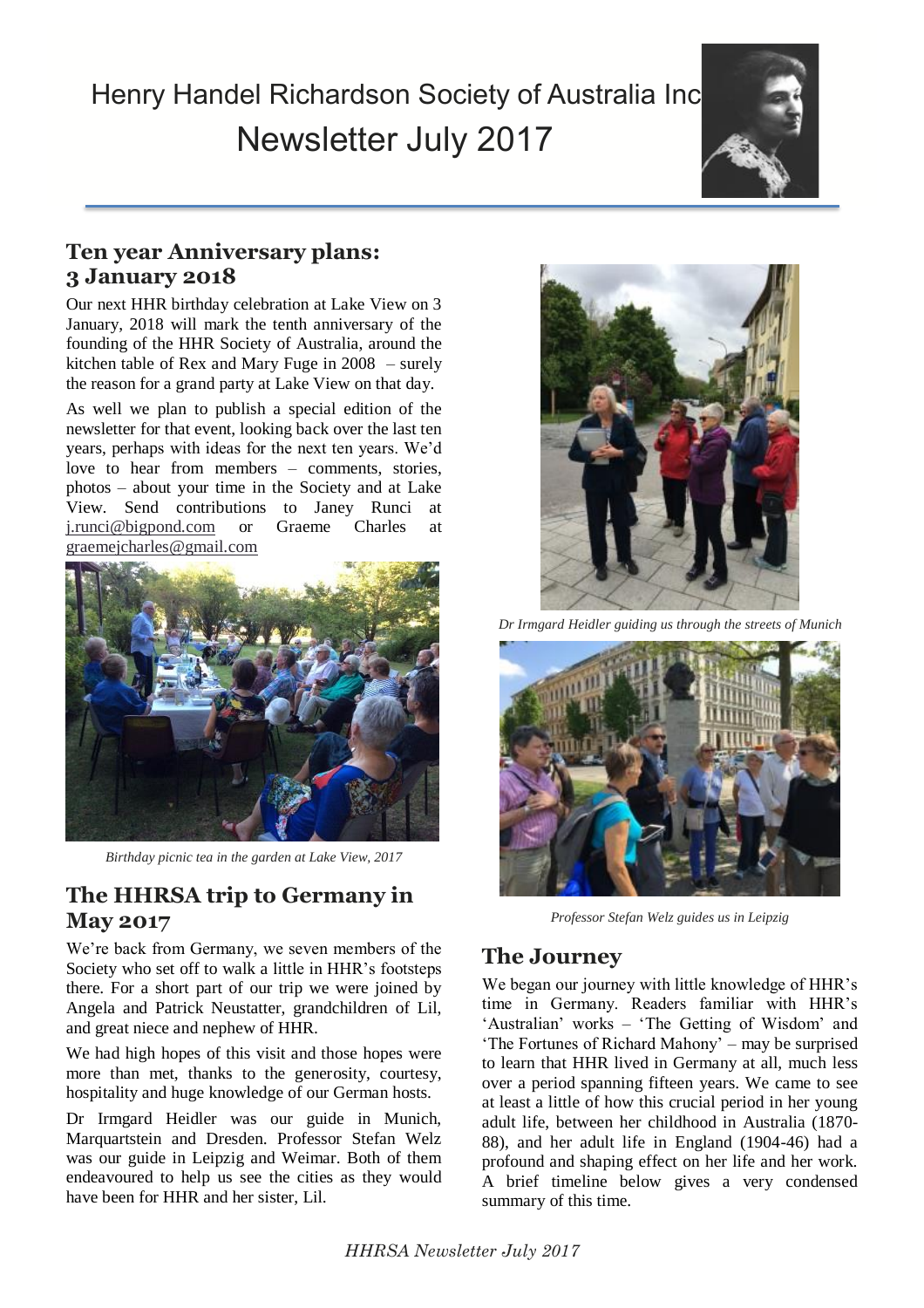#### **HHR in Germany Time Line**

- 1889: Studies piano at Leipzig Conservatorium of Music
- 1892: England
- 1895: Munich, marries John George Robertson
- 1896: Strasbourg
- 1904: England

Of the places above our trip took us to Leipzig, Munich and Strasbourg, with side trips to Marquartstein, Dresden and Weimar.

For this newsletter we'll share our experiences in Leipzig as this was the first German city where HHR lived. More will be covered in subsequent newsletters.

## **Following HHR's footsteps in Leipzig: A New Life**

As our train approached Leipzig we were mindful of HHR's words about this city in her autobiography, 'Myself When Young', in the section significantly titled 'New Life'.

*The three years I spent in Leipzig were the happiest I had yet known. They also stood for a definite break with the past. From now on, instead of being merely a member of the family, I became a person in my own right. And a very different one from the aimless, ill-adjusted girl who had begun to feel herself odd-man-out, and to judge people and things from that angle. Now I too was caught up in the swirl.*



*HHR in 1890*

*We had come abroad solely for my own sake, and it was imperative on me to make a success of the training. Hence my comfort and convenience were studied as never before, and I was no longer expected to take an interest in home affairs. I mapped out my time as I chose, came and went unquestioned, and had my own friends.*

*In the beginning I hardly stirred from the piano, gripped by a hitherto unknown passion for work, elementary though this was. For having been accepted as a pupil by Johannes Weidenbach, one of the two leading piano-teachers at the "Con", I was put right back to the rudiments, and for* 

*months played only finger-exercises and scales. I didn't mind, but Mother deeply resented the poor figure I cut, after all the sacrifices made on my behalf.*

## **City of Music**

Our small band from Australia arrived in Leipzig late on a cold afternoon, dragging our cases down a lengthy platform at the grand railway station. It had been a long train trip from Munich, sharing our carriage with a number of boisterous German men dressed in football colours and downing huge glasses of beer in preparation for the grand match to be held in Leipzig the next day. We could never have imagined the richness of the few days that would follow.

There at the end of the platform was a man holding a sign reading 'HHR'. This was Professor Stefan Welz.



*Professor Stefan Welz*

As well as the HHR sign Stefan had maps for each of us, marked with the location where we were soon to meet for dinner before we went on to a concert at the contemporary Gewandhaus (the third one built in the city). At the dinner we were joined by Dr Heidler who had travelled up from Munich separately, and HHR members, Susan Schaale, who has done work on HHR in Leipzig, and Sebastian Fink, a keen reader of HHR's work. Susan and Sebastian plan to visit Australia in mid-2018 and we look forward to seeing them again.



*Susan Schaale and Sebastian Fink at the Gewandhaus*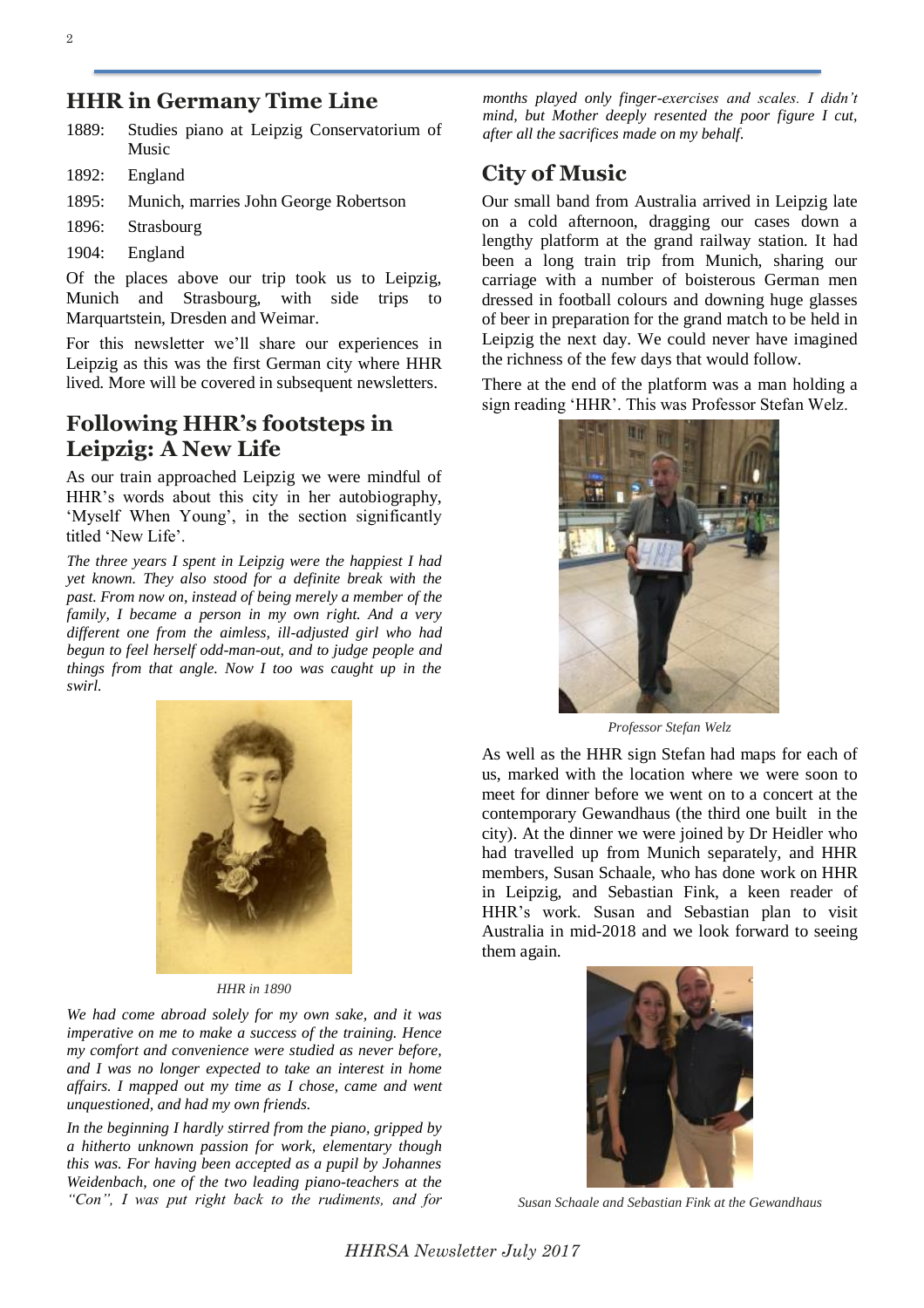Shortly after, well fed by now, we were sitting in the beautiful Gewandhaus and listening to works of Wagner, Schumann and Bruckner.



*At the Gewandhaus in Leipzig*

Thus we were plunged into this city of music!

#### **The most musical of people**

Our thoughtful host had arranged for us to attend the weekly performance of the St Thomas Boys' Choir singing Bach Motets with the support of the Gewandhaus Orchestra in St Thomas's Church on the next day.



*St Thomas's Church*

HHR wrote of the Saxon inhabitants of Leipzig as 'the most musical of people' in 'Myself when Young'. She praised their music venues, including St Thomas Church:

*The Germans believed in providing music with its appropriate atmosphere. The Bach Motets were performed in Bach's own Thomaskriche; and after that, any other background seemed incongruous. Nor have the 'Passions' and great Oratorios ever made the impression they did in some dim old Leipzig church. The Gewandhaus had its own special little hall for chamber-music, with acoustics so perfect that not the lightest tone was lost.* 

A music tour of Leipzig followed the Motets, under the capable hands of Stefan's friend, Monika. We saw places where the likes of Bach, Mendelssohn, Strauss, Schumann composed, lived, performed. This was the world HHR had come to, had lived and studied for three years after her childhood in Australia.

And it was a literary world as well. Dinner that night was in the opulent surrounds of Auerbachs Keller, site of a scene in Goethe's 'Faust'.



*Gloria and Graeme Banks with Susan Schaale at Auerbach's Keller*

#### **The Conservatorium**

It's hard to say what were highlights of this wonderful tour, but probably the visit to the former Conservatorium was one for all of us.

We began in a grand square in the university precinct, with the Court House to one side and behind that the University Library, both buildings erected in the time HHR was there. In front of us was a modern University building, where once stood the second Gewandhaus, built in 1884, the one HHR attended.

To our delight at this point Fabian Dellemann, the cotranslator working on 'Maurice Guest' with Stefan, read to us the opening passage from the novel where the young and newly arrived Maurice watches the audience spilling out after the public rehearsal of the weekly concert.



*Gewandhaus, built in 1884*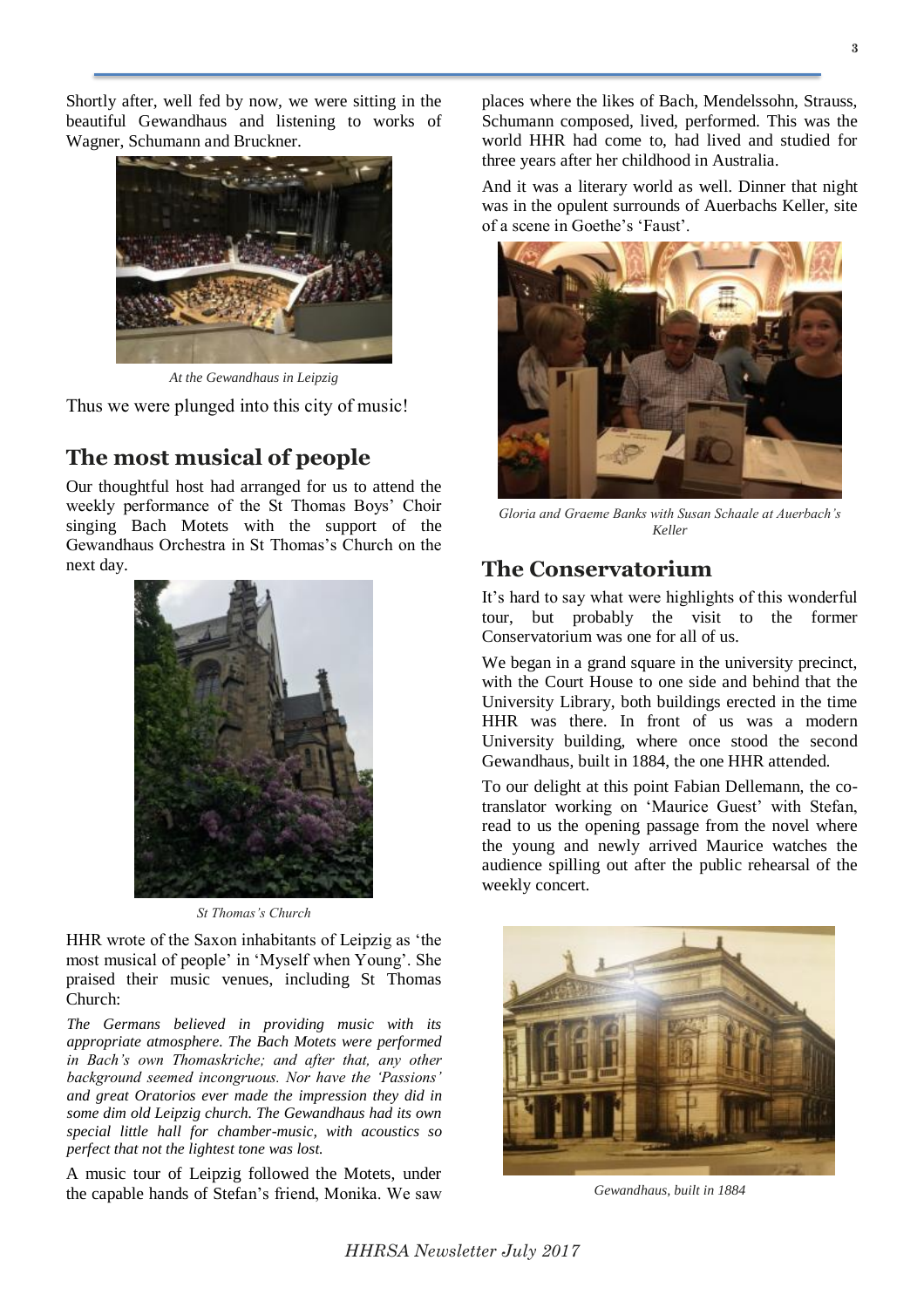

*Fabian reading from Maurice Guest*

*One noon in 189-, a young man stood in front of the new Gewandhaus in Leipzig, and watched the neat, grass-laid square, until then white and silent in the sunshine, grow dark with many figures.* 

*The public rehearsal of the weekly concert was just over, and, from the half light of the warm-coloured hall, which for more than two hours had held them secluded, some hundreds of people hastened, with renewed anticipation, towards sunlight and street sounds. There was a medley of tongues, for many nationalities were represented in the crowd that surged through the ground floor and out of the glass doors, and much noisy ado, for the majority was made up of young people, at an age that enjoys the sound of its own voice. In black, diverging lines they poured through the heavy swinging doors, which flapped ceaselessly to and fro, never quite closing, always opening afresh, and on descending the shallow steps, they told off into groups, where all talked at once, with lively gesticulation. A few faces had the strained look that indicates the conscientious listener; but most of these young musicians were under the influence of a stimulant more potent than wine, which manifested itself in a nervous garrulity and a nervous mirth.*

We walked then down Beethovenstrasse between the modern University building on our left and the University Library on our right. After a brief visit to the library we walked on to the Conservatorium in the street behind, conscious all the time that HHR would have walked these streets countless times. We paused opposite the building, watching students and teachers go up and down the steps while Fabian read us another passage from 'Maurice Guest'.



*Gewandhaus and Conservatorium lay close together, in a new quarter of the town. The Conservatorium, a handsome, stone-faced building, three lofty storeys high was just now all the more imposing in appearance as it stood alone in an unfinished street-block, and as, opposite, hoardings still shut in all that had yet been raised of the great library, which would eventually overshadow it. The severe plainness of its long front, with the unbroken lines of windows, did not fail to impress the unused beholder, who had not for very long gone daily out and in; it suggested to him the earnest, unswerving efforts, imperative on his pursuit of the ideal; an ideal, which, to many was as it were personified by the concert-house in the adjoining square: it was hither, towards this clear-limned goal, that bore him, like a magic carpet, the young enthusiast's most ambitious dream.-But in the life that swarmed about the Conservatorium, there was nothing of a tedious austerity. It*  was one of the briskest times of day, and the short street *and the steps of the building were alive with young people of both sexes. Young men sauntered to and from the café at the corner, or stood gesticulating in animated groups. All alike were conspicuous for a rather wilful slovenliness, for smooth faces and bushy hair, while the numerous girls, with whom they paused to laugh and trifle, were for the most part showy in dress and loudly vivacious in manner.* 

At the conclusion of the reading we crossed the road and moved past milling students up the steps and inside, all the time thinking of Maurice Guest . . .

*Inside, classes were filing out of various rooms, other classes were going in; there was a noisy flocking up and down the broad, central staircase, a crowding about the notice-board, a going and coming in the long stone corridors. The concert-hall was being lighted.*

*Maurice slowly made his way through the midst of all these people, while Dove loitered, or stepped out of hearing, with one friend after another. In a side corridor, off which, celllike, opened a line of rooms, they pushed a pair of doubledoors, and went in to take their lesson.*



Stefan led us up 'the broad, central staircase' and off to a side room where we met Ingrid Jach, the archivist who would show us some material relevant to HHR

We sat in a narrow room with a long table down the middle, and floor to ceiling shelves behind us on each side. The shelves held the records of musicians in alphabetical order. From my position, I could see such names as Grieg, Handel, Janacek, Lubeck, Liszt, Mahler, Mandel. It felt as though we were in the inner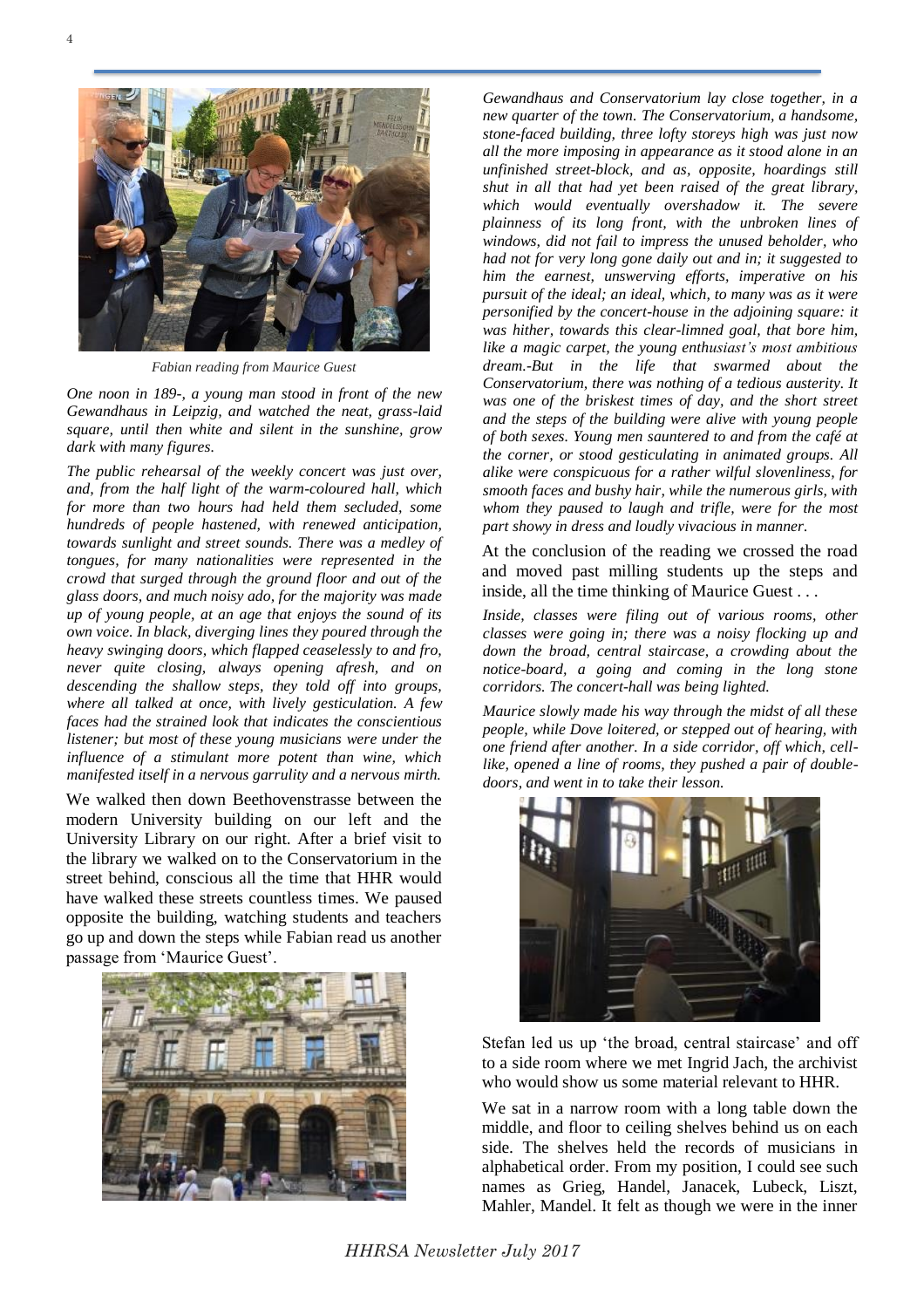sanctum as documents mentioning HHR were passed on cushions down the table for our perusal. The archivist had also kindly done photo copies that we could handle and study further.

An oddity noted by one our members was that HHR's birth date was recorded as 1871 rather than 1870. Was this a mistake? If so, why hadn't it been picked up?



Another oddity was the statement that Dr Walter Richardson of Melbourne had approved HHR's enrolment in 1889 even though he had died ten years before in 1879 when HHR was nine. The archivist had no explanation for these anomalies, but promised to investigate.



*Examining the documents*

We also viewed a program for HHR's Harptprufing (a performance examination) in March 1892 where 'Fraulein Richardson' from Melbourne played Beethoven's concerto in C Major for Pianoforte. Her final certificate reports HHR as 'diligent, gifted and ambitious'. The archivist also commented that HHR was one of the few women who studied Theory at the time, and that she was respected for that.



*Ingrid Jach, archivist*

Our final destination in the Conservatorium was one of the rooms downstairs where classes were held, and students practised. Fittingly we had to wait while Stefan went in and asked a practising student if we could come in briefly. The young woman put down her violin and sat in one of the seats arranged in rows while we crept in. Once again Maurice Guest came to mind as he and Dove stepped into the classroom:

*The room they entered was light and high, and contained, besides a couple of grand pianos, a small table and a row of wooden chairs. Schwarz stood with his back to the window, biting his nails. He was a short, thickset man, with keen eyes, and a hard, prominent mouth, which was rather emphasised than concealed, by the fair, scanty tuft of hair that hung from his chin. Upon the two new-comers, he bent a cold, deliberate gaze, which, for some instants, he allowed to rest chillingly on them, then as deliberately withdrew, having - so at least it seemed to those who were its object - having, without the tremor of an eyelid, scanned them like an open page: it was the look, impenetrable, allseeing, of the physician for his patient.* 



We had only the kindly Stefan in front of us. Behind us, the young violin student, a child of her time, studied her mobile phone while she waited.

**Why no Aussie friends in Leipzig? –** a question from Graeme Charles after the visit to the archives

As others have mentioned, our visit to what was known in HHR's time as the Royal Conservatorium of Music, Leipzig, was a real highlight of our recent German tour. Crowded into a small room surrounded by archival material I began to wonder (aloud) how many other Australians, if any, were at the Conservatorium contemporaneously with HHR. Subsequently, archivist Ingrid Jach, advised me that during 1889-92 when HHR was studying in Leipzig there were 20 Australians and 15 New Zealanders also enrolled at the Conservatorium.

One or two of them, I now know, had significant musical careers after graduating with their Diplomas. Possibly the best known of these was Alfred Hill. Hill was born in Richmond, just down the road from the Richardsons, two weeks before HHR entered this world. He had a long, distinguished musical career, both in New Zealand and Australia. Indeed, in his later years he was known as 'The Grand Old Man of Australian Music.'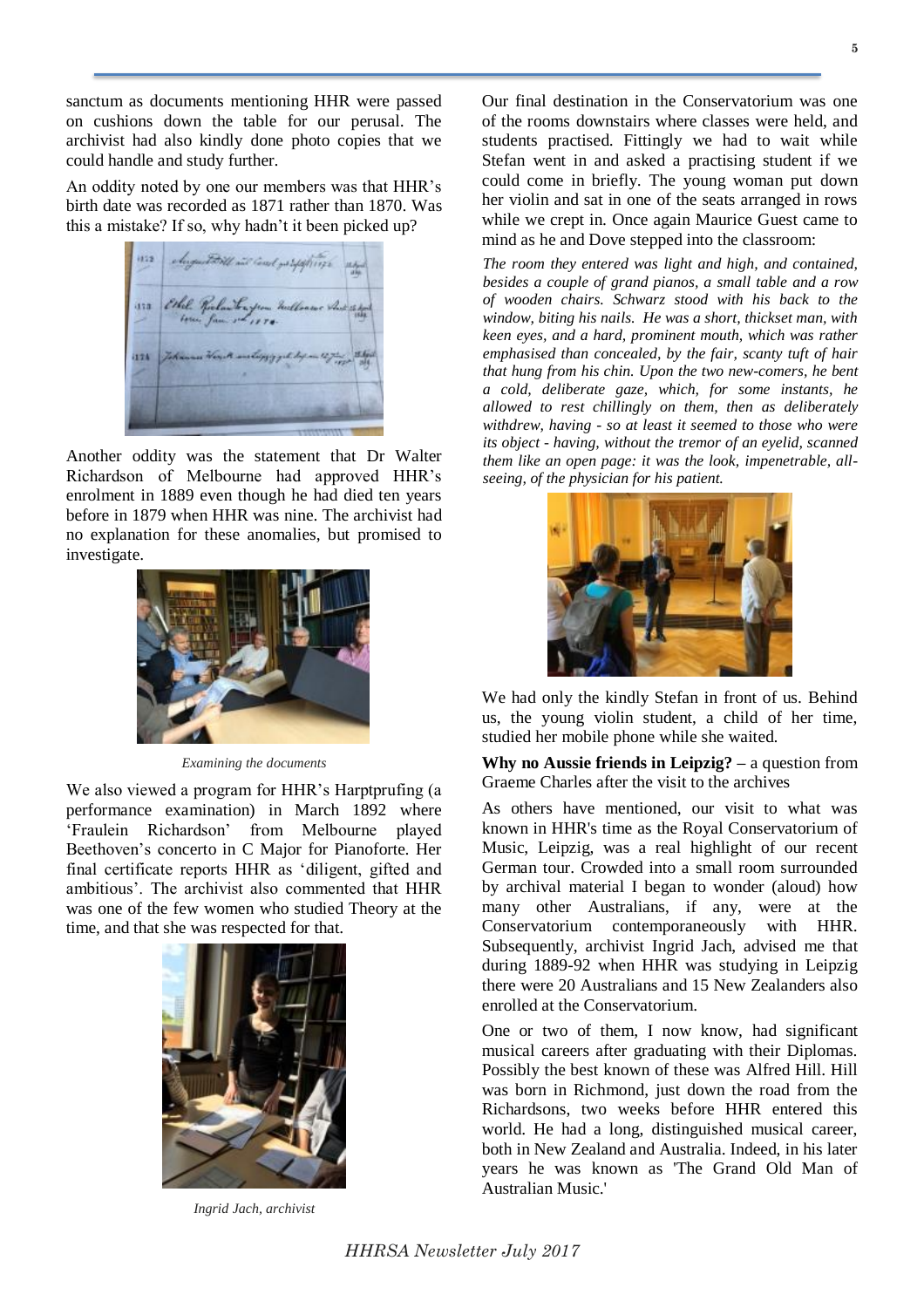In her unfinished autobiography, *Myself When Young*, there is no mention of any of these people, either individually or collectively. She does mention that the flat she lived in in Mozartstrasse with her mother and sister …*was sometimes as full as it would hold. Of English and Americans. Foreigners were not encouraged, for we'd found them bad mixers. Nor did we fraternise to any extent with our fellow-pupils, of whom the same could be said*. Whoever it actually was filling the flat, the favoured species seemed to be American males*. They seemed more like ourselves, were frank and informal, and considerably easier to get on with than the staider English.*

Over 250 new students alone were enrolled at the Conservatorium in 1890 for example, so the 35 from 'down under' would to some extent have been a rather insignificant number among so many. But surely not so insignificant to one another. Even now when large numbers of Australians travel to Europe and other parts of the world, another Australian voice always makes one's ears prick up, and the opportunity for a chat is seldom ignored. Perhaps HHR did 'chat' with her fellow Australians from time to time, but by her own word they never formed part of the Mozartstrasse *Salon.* Eight of the Australians were actually from Melbourne; I find it a little surprising that not one of them or any other Aussie for that matter formed part of the Richardson circle.

Did HHR deliberately avoid them? Did she perhaps not want to be particularly recognised as an Australian? Am I the only one to find her failure to even mention them in passing in her autobiography, unusual? I would be interested to see what others make of this, and look forward to reading their thoughts in future newsletters.

#### **An account of our time in Leipzig from Professor Stefan Welz**

This was not an everyday encounter for librarian Ingrid Jach: welcoming a group of Australian members of the Henry Handel Richardson Society to the archives of Leipzig's renowned College of Music 'Felix Mendelssohn-Bartholdy'. However, with a good command of English she presented original documents of Henry Handel Richardson who, from April 1889 until March 1892, studied music at this former Royal Conservatory in Leipzig. The scrutinizing eyes of the Australian visitors soon discovered some inconsistency about HHR's birthdate on the enrolment list. Is there still a story to reveal? And were there any other students from Down Under studying at this institution? Ingrid promised to check it out. After much discussing, weighing, and marveling at the old volumes and documents the visitors and the librarian agreed to stay in contact.

The visit to the Conservatory was part of the program of an extended European tour which Graeme Charles, the spiritual father of this endeavour, together with seven members of the Henry Handel Richardson Society made in May this year. Tracing the lives of Henry Handel Richardson and her family the itinerary brought them from Australia to Munich, Leipzig, Berlin, and Strasbourg.

It was my pleasure to host this group of warmhearted and open-minded women and men for five days in the city of Leipzig. Arriving by fast train from the Bavarian capital Munich I could have easily done without the placard in my hands showing the letters H.H.R. It did not take much to spot the group of relaxed and good-humored globetrotters within the crowds at the platform of Leipzig's Central Station.

The program started with a bird's eye view from the restaurant of the 120 m high Panorama Tower over the Saxon city of more than half a million inhabitants. Next to its long history as a leading trading centre of Germany, Leipzig prides itself on being a city of music. To get the taste of it we were about to attend the *Grosses Concert* after having supper. Down again on the central *Augustusplatz*, we found ourselves in front of the *Gewandhaus,* a great concert hall and home of the orchestra of the same difficult name. Under its newly elected conductor, Andris Nelsons, the *Gewandhausorchester* performed works by Wagner, Schubert and Bruckner. Hypothetically speaking, Henry Handel Richardson could have known all of these works from her Leipzig times.

More music was announced for the next day since visiting Leipzig without paying homage to Johann Sebastian Bach seems impossible. St Thomas Church, where Bach has been choirmaster and composer for 28 years, seemed to be the right place to begin with. We were attending one of the weekly motets, presented by the *Thomaner* boys' choir, which sang in a rather lively manner given its eight centuries of choir history.

Afterwards, Monika, our knowledgeable city guide, showed us around explaining the wonders of musical history the city has to offer: the museum of Bach and a first monument of his, sponsored by Felix Mendelssohn-Bartholdy, the old Coffee House where Robert Schumann used to gather with his friends, Wagner's birthplace…

The evening united the Australian group and all the German members of the Henry Handel Richardson Society—four in number— at the historical restaurant *Auerbach's Cellar*. The meeting allowed joyful conversations, which resisted the noisy but harmless singing of beer-drinking soccer supporters from Munich who celebrated victory over the Leipzig team.

Sunday was no day of rest. Irmgard Heidler, our helpful support from Munich with much insider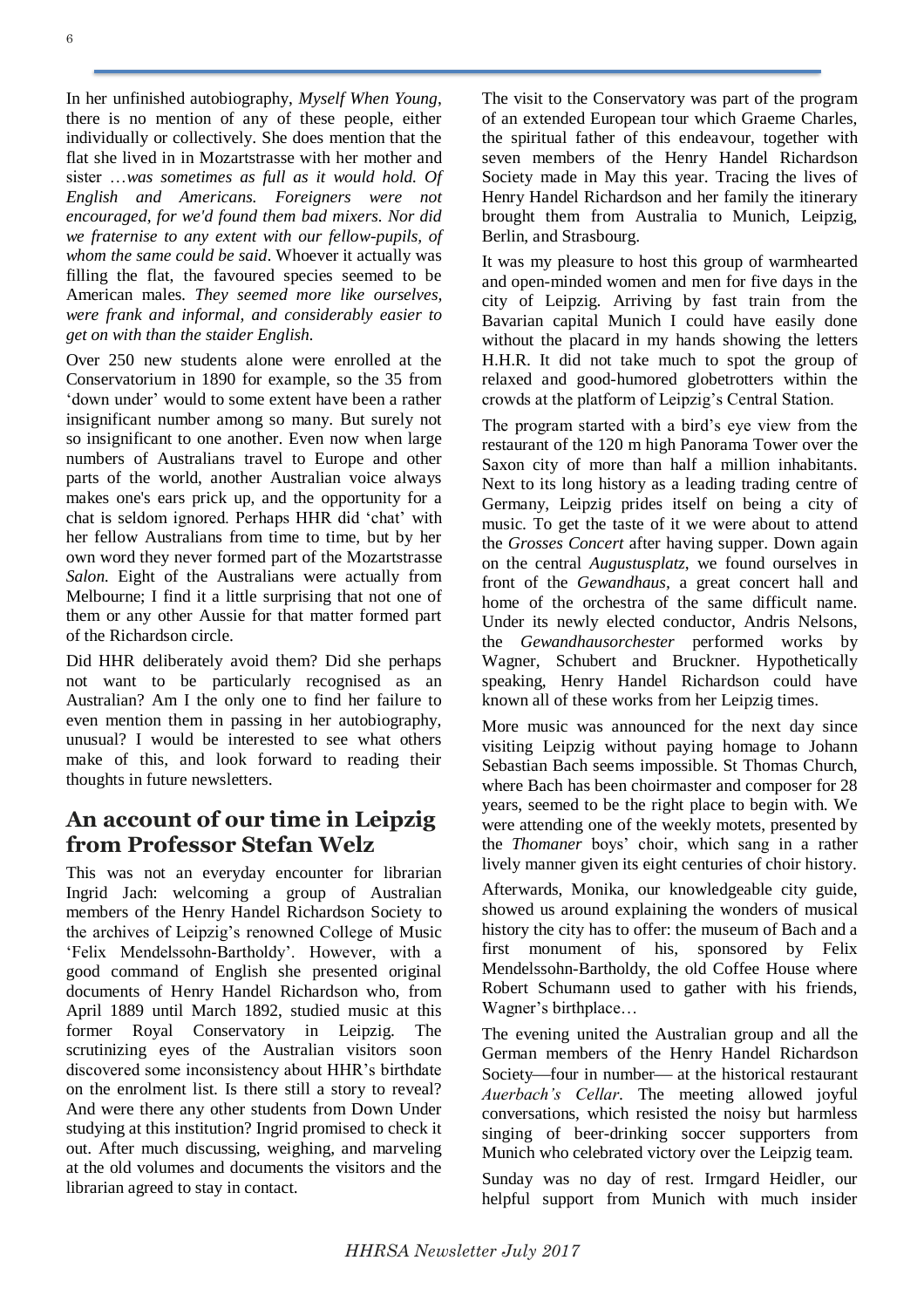knowledge, took the group to Dresden where they were roaming the surroundings on the traces of the Neustätter family. Despite the grand scale destruction during the Second World War, Dresden-former capital of the Kingdom of Saxony-is still nowadays an architectural beauty.

No doubt, that Henry Handel Richardson knew the once glamorous city that can be reached from Leipzig by train within an hour. Back to Leipzig in the evening, we witnessed the effects of globalization first hand. Our waiter at the restaurant surprised us with his knowledge of Australian slang words. He had picked them up when serving on a cruising ship Down Under.

On Monday, Fabian, a former student of mine and German co-translator of *Maurice Guest,* read out some scenes from the novel while we were on our tour through the so-called *Musikviertel*. Henry Handel Richardson, together with her mother and sister, used to live in this elegant quarter of Leipzig. Unfortunately, their former residential building no longer exists. It gave way to a tower block erected in the later years of the socialist GDR.

Nevertheless, the quarter with its old tree-lined streets, some still with cobblestones, has largely preserved its original character thanks to dominant buildings of the former Royal Conservatory, the University Library, and the first German Supreme Court built under the Kaiser. The Department of English of Leipzig University provided us with a room in the faculty building nearby.

It was an occasion for me to show some historical pictures and maps, and to say some words about my project of re-translating and re-publishing Henry Handel Richardson's novel *Maurice Guest*. Only once, in 1912, the novel was published in Germany, in a translation based on an incomplete text version.

On Tuesday, a change of scenery brought us to Weimar. This small city in the hilly countryside of Thuringia is a cultural centre of national importance. Great poets such as Johann Wolfgang von Goethe and Friedrich Schiller as well as other renowned scholars, composers and philosophers lived and worked there.

The picturesque place with its narrow lanes and historical buildings was a welcome break from urban hurly-burly of the previous days. We had much time to talk about the world in general and Henry Handel Richardson in particular. It made us aware of how close we are—thanks to our human resources and our shared interests. At the end of the day, when it was time to say good-bye, we assured each other that there will be a *Wiedersehen*—in Leipzig or in Australia.

## **Words from the travellers: some reflections made on the last night of the trip**



*From left: Graeme Banks, Helen Macrae, Graeme Charles, Dot Charles, Carolyn Mooney, Gloria Bank and Janey Runci at 33 Thorwaldstrenstrasse, Munich - the building where HHR lived as a newlywed with her husband John George Robertson in 1896*



*Patrick and Angela in the Arabian Coffee Tree Café in Leipzig, haunt of writers and artists in HHR's time there.*

**Gloria Banks:** The trip was absolutely fascinating. It brought it alive for me, what HHR wrote about. Now I want to re-read everything. A highlight for me was looking at her graduation certificate in the Leipzig Conservatorium.

**Graeme Charles:** I enjoyed the Conservatorium very much. I was intrigued by the birth certificate discrepancy. It was recorded as 1871 instead of 1870 on some documents there. A place that affected me deeply, where I felt I got closest to HHR, was the house in Strasbourg, and the conversation with the woman next door who told us about the history of the building, past and present. Also the visit to Mary Richardson's grave in Munich was affecting – to think it's so lonely, so seldom visited.

**Dot Charles:** For me the overwhelming feeling was of the contrast it must have been for HHR and Lil to come from the worlds of Maldon and Melbourne and then to be suddenly in Leipzig. How mind-boggling it must have been, how different. To be surrounded by the history, present in every building. A real culture shock.